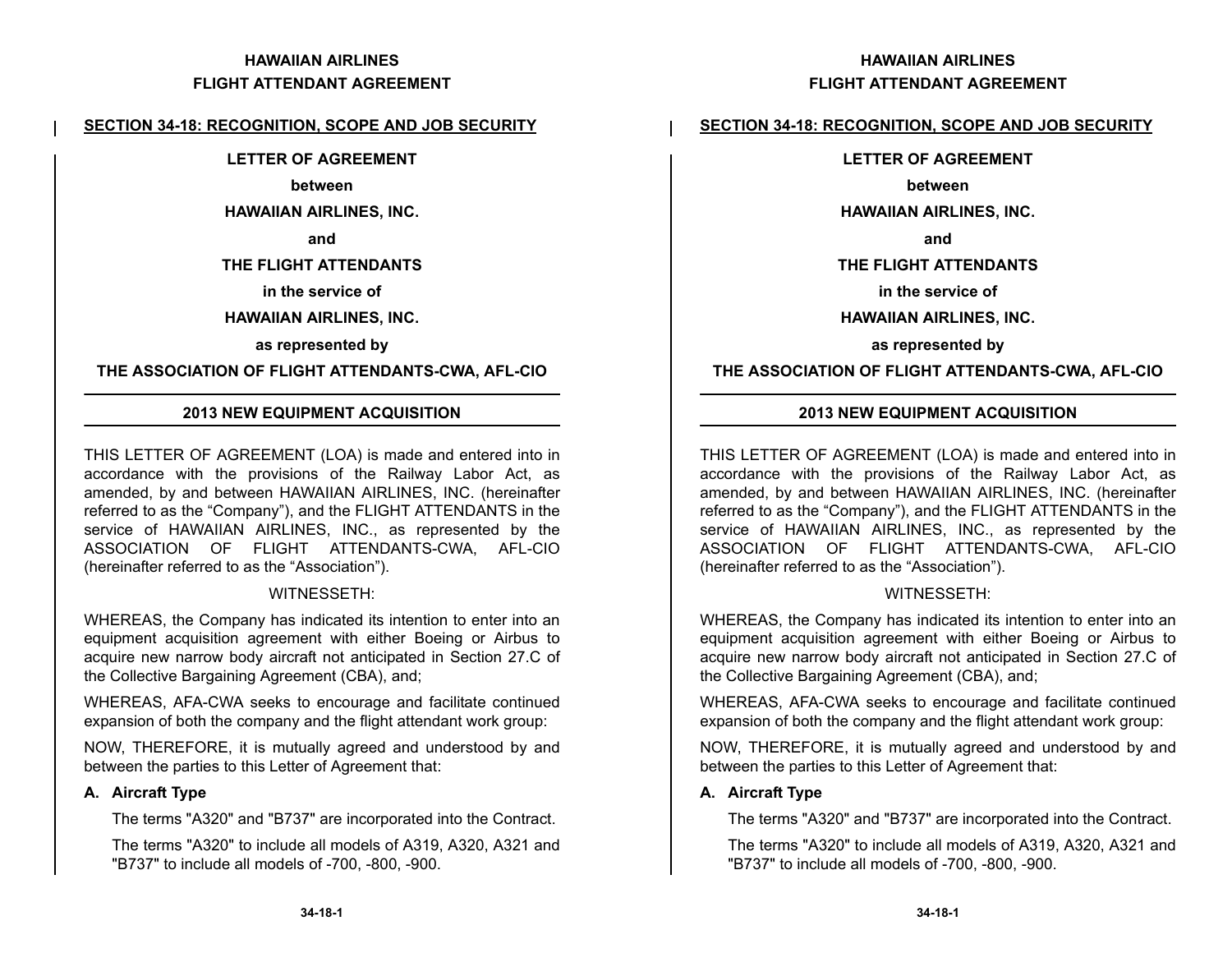## **SECTION 34-18: RECOGNITION, SCOPE AND JOB SECURITY**

#### **B. Staffing:**

1. Interisland:

A-319; B-737-700: 3 Positions

A-320, A-321, B-737-800, B-737-900: 4 Positions

It is understood and agreed that the passenger seats/FA ratio for Interisland Flying shall be no greater than 50/1.

2. International:

A-320, A-321, B-737-800, B-737-900: 5 Positions Standard, 6 Augmented.

It is further understood and agreed that maximum seating per aircraft will not exceed 190.

### **C. Duty/Rest/Reserve Requirements:**

- 1. Section 2.AK changed to read:
	- 2.AK "Reposition" means operation of DC-10/B767-300/ B737/A320 aircraft in revenue service inter-island in order to position such aircraft to a neighbor island station (Hilo, Kona, Kahului, Lihue) for departure to a destination outside the Hawaiian Islands and to position such aircraft to Honolulu from a neighbor island station after arrival from a destination outside the HawaiianIslands. There shall be no in-flight service on a widebody repositioning flight segment.
- 2. New Section 7.AB to read (no change to 7.AA):
	- 7.AB B737/A320 International Groupings With Repositioning **Segments** 
		- 1. Must be part of a published international grouping limited to a maximum of one interisland segment and duty periods limited to no more than twelve (12) hours scheduled and fourteen (14) hours actual on duty.
		- 2. No interisland segment(s) will be flown after a "Backside of the Clock" segment or any segment requiring customs clearance unless customs pre clearance procedures apply.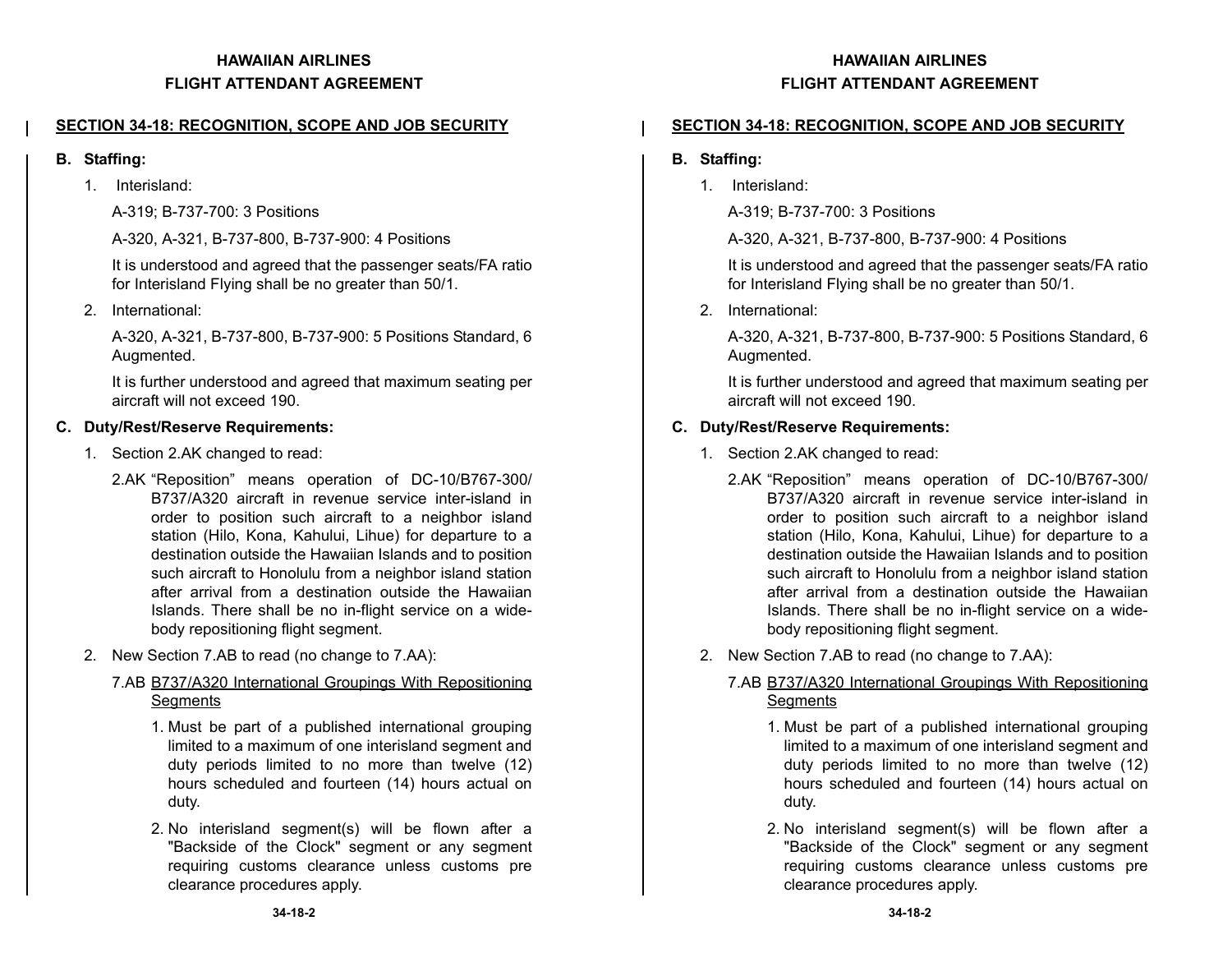## **SECTION 34-18: RECOGNITION, SCOPE AND JOB SECURITY**

- 3. If an international grouping originates with an Interisland segment, check-in will be one hour and fifteen minutes (1:15) prior to departure.
- 4. Interisland segments flown as part of International groupings will be staffed at the standard International staffing levels.
- 5. Only reserves on the international groupings or standby or airport reserves may be used to cover an equipment substitution on such interisland segments.
- 6. On interisland repositioning legs the only service in the main cabin shall be prepackaged POG service.
- 3. 7.C.2 shall be amended to incorporate the A-320 and/or B-737 into the standard and augmented crew charts. (See Addendum A & B)
- 4. New 7.F.2.a.3:
	- (3) Whenever a Flight Attendant on a narrow-body International grouping which includes an interisland segment exceeds twelve (12) hours on duty under the provisions of this Section, she/he shall be paid one (1) hour pay but not credit, for every hour or fraction thereof, in excess of twelve (12) hours on duty time, in addition to all other compensation to which she/he is entitled.

### **D. Compensation:**

A-319, B-737-700, A-320, B-737-800, A-321, B-737-900 series aircraft shall be paid at current and future Hawaiian Airlines Flight Attendant Pay Rates.

Introduction into revenue service of any aircraft type listed above will trigger the following amendments to compensation premiums as follows:

1. First Flight Attendant Premium: Interisland: All new A/C : \$3.00

International: A-320, B-737-800, A-321, B-737-900: \$5.00

2. Galley Premium:

Narrow-body International Galley: \$1.50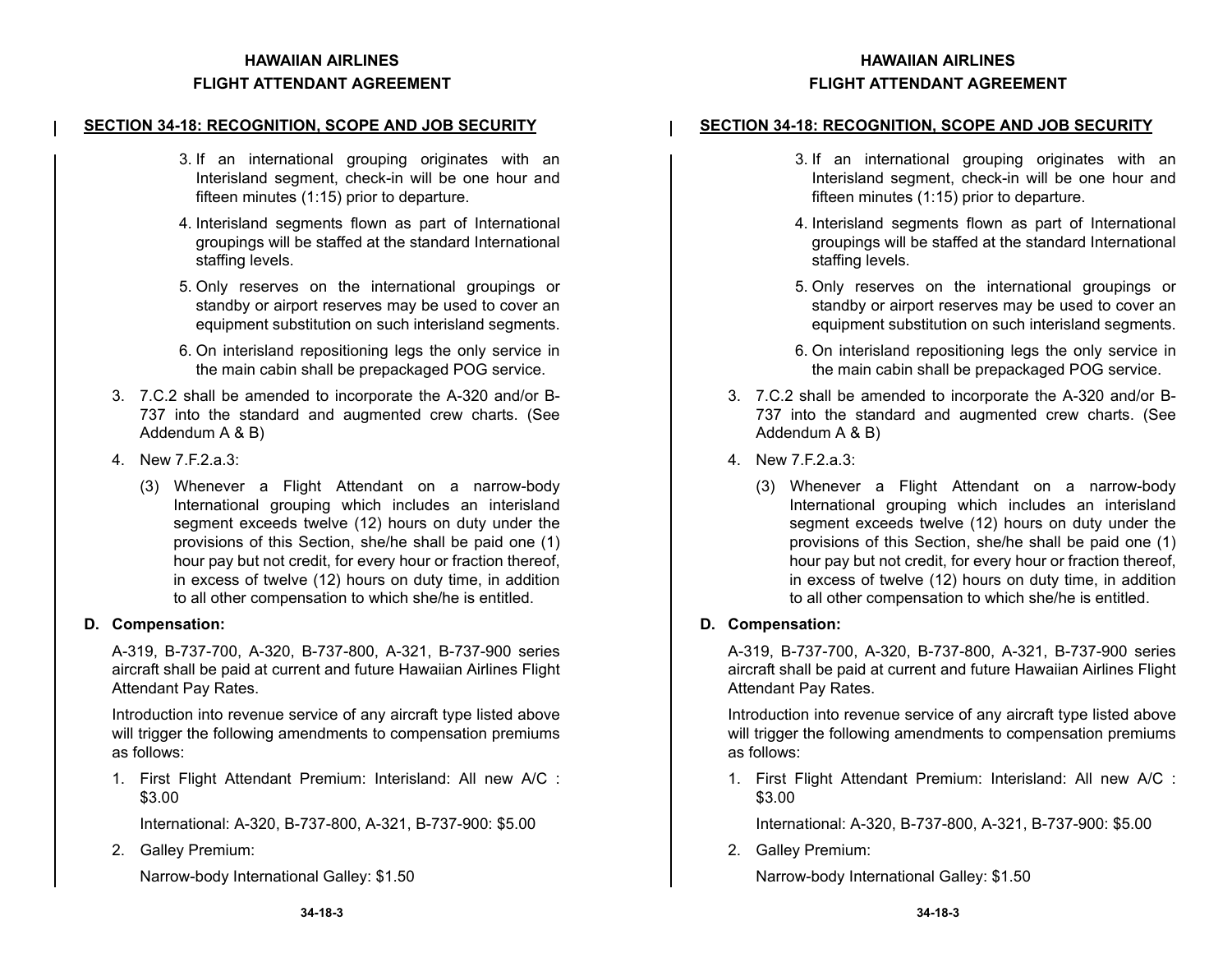### **SECTION 34-18: RECOGNITION, SCOPE AND JOB SECURITY**

3. Lead Coach Premium:

Narrow-body International Lead Coach: \$1.50

4. Meal Pay shall be paid at the international rate for the entire grouping that includes one international segment.

### **E. Check-in Time:**

When Flight Attendants are scheduled or assigned an Interisland pairing operated entirely on B-737/900 / A-321 aircraft, the checkin time for that pairing shall be fifty minutes (0:50) prior to departure.

If an International grouping originates with an Interisland segment, check-in will be one hour and fifteen minutes (1:15) prior to departure.

#### **F. Effective Date:**

This LOA is contingent upon successful consummation of purchase/lease agreement(s) between the Company and the manufacturer and/or lessor of the aircraft covered by this agreement.

Except as otherwise specified, this LOA shall be effective as of the date of ratification and shall remain in effect concurrently with the Flight Attendant Agreement.

Any provision of the Flight Attendant Agreement not specifically altered by this LOA remains in full force and effect.

#### **G. Miscellaneous:**

- 1. Known Crew Member: Notwithstanding the duration provisions of this agreement, all expenses for the implementation and continuation of the Known Crew Member Program will be borne by the Company.
- 2. International Crew Rest Seats: Per current CBA- crew restseats will be "Z" blocked for the exclusive use of Flight Attendants in an adjacent row of three at the back of the aircraft. Augmented flights will have a minimum of three (3) seats hard blocked in addition to the "Z" blocked seats. Suchseats shall be provided with privacy curtains. On the A-320/ B-737, such seats will have a normal recline.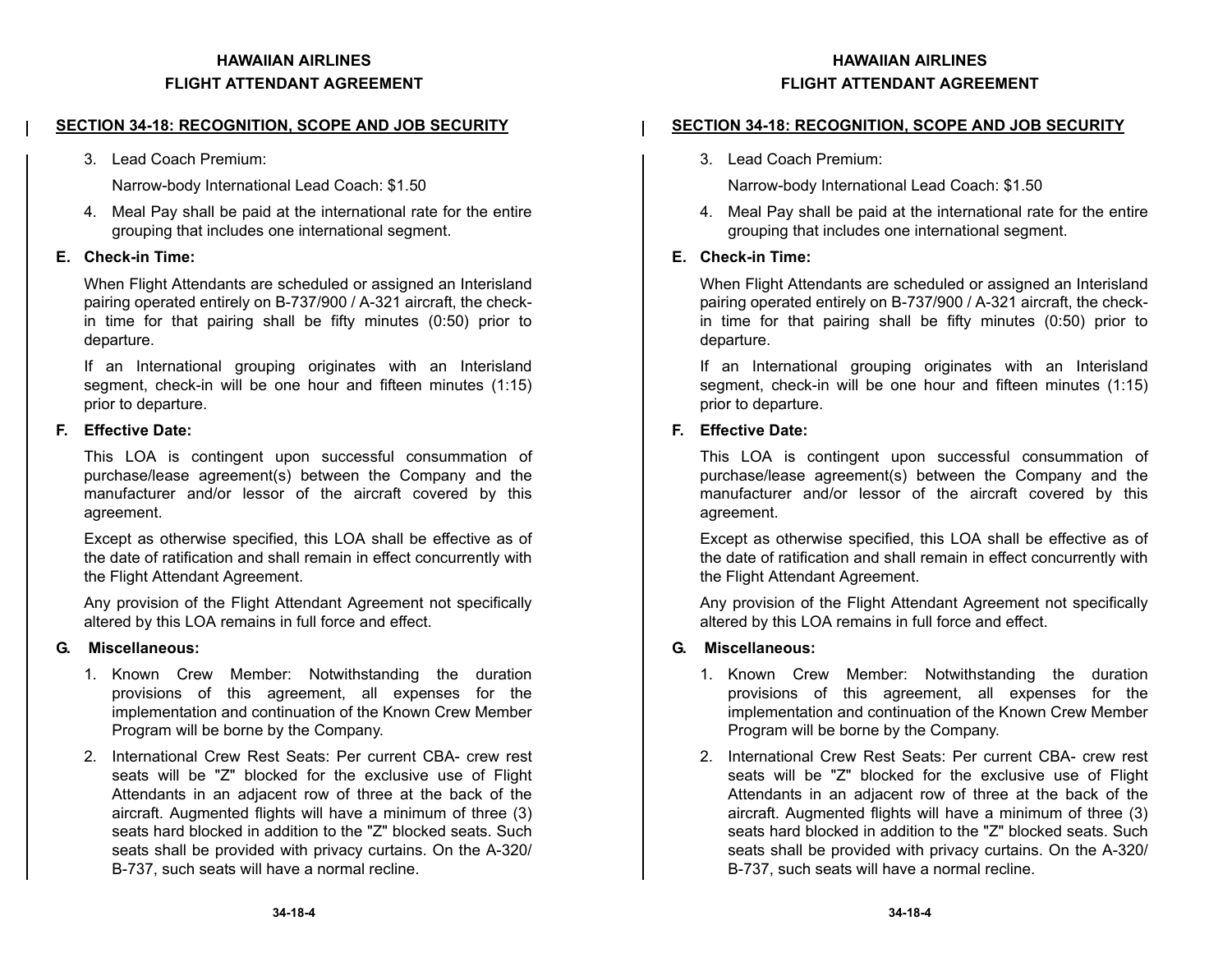### **SECTION 34-18: RECOGNITION, SCOPE AND JOB SECURITY**

- 3. Service: Aircraft covered above to be included in Section29.1.3: The staffing levels in the tables in Section 7.C and 27.H for additional aircraft are subject to the AFA's agreement on the Inflight Service for such aircraft, which shall not be unreasonably withheld.
- 4. Aircraft Design Committee: The Company shall meet and confer with AFA Aircraft Design Committee members to discuss the parties' mutual interests and concerns on the new aircraft interior design specifications and to allow the Association to review and comment on the proposed interior configuration and specifications, with the Company retaining the sole right to make a final decision.
- 5. No Furlough: No Flight Attendant on the seniority list as of the date of ratification of the LOA will be furloughed as a result of the acquisition of New Narrow-Body Aircraft. The acquisition of New Narrow-body Aircraft will not by itself be sufficient to demonstrate causation.
- 6. Cabin Jumpseats: There will be no weight and balance restriction for jumpseats on New Narrow-body Aircraft operating interisland. Flight Attendant access to available cabin jumpseats on interisland flights operated by A-320/B-737 aircraft shall be consistent with LOA #10, "Interisland Jumpseat Procedure;" by including occupied jumpseats in the load planning for a flight. In the event weight and balance restrictions limit an International flight operated by A-320/B-737 aircraft such that not all cockpit and cabin jumpseats may be occupied, Flight Attendant seniority date will be the date used for Flight Attendants to determine priority, compared to HA Pilots, for being accommodated. There will be at least two (2) more cabin jumpseats than the number of the Standard Crew onboard A-321 aircraft; for all other aircraft introduced by this Agreement, there will be at least one (1) more cabin jumpseat than the number of the Standard Crew and one (1) additional jumpseat should the Company deem it feasible to have such additional jumpseat installed.
- 7. Equipment Substitution: If a trip on a Narrow-Body aircraft is up-gauged to a larger aircraft, the First Flight Attendant will retain her/his position, or have the right to opt out of the First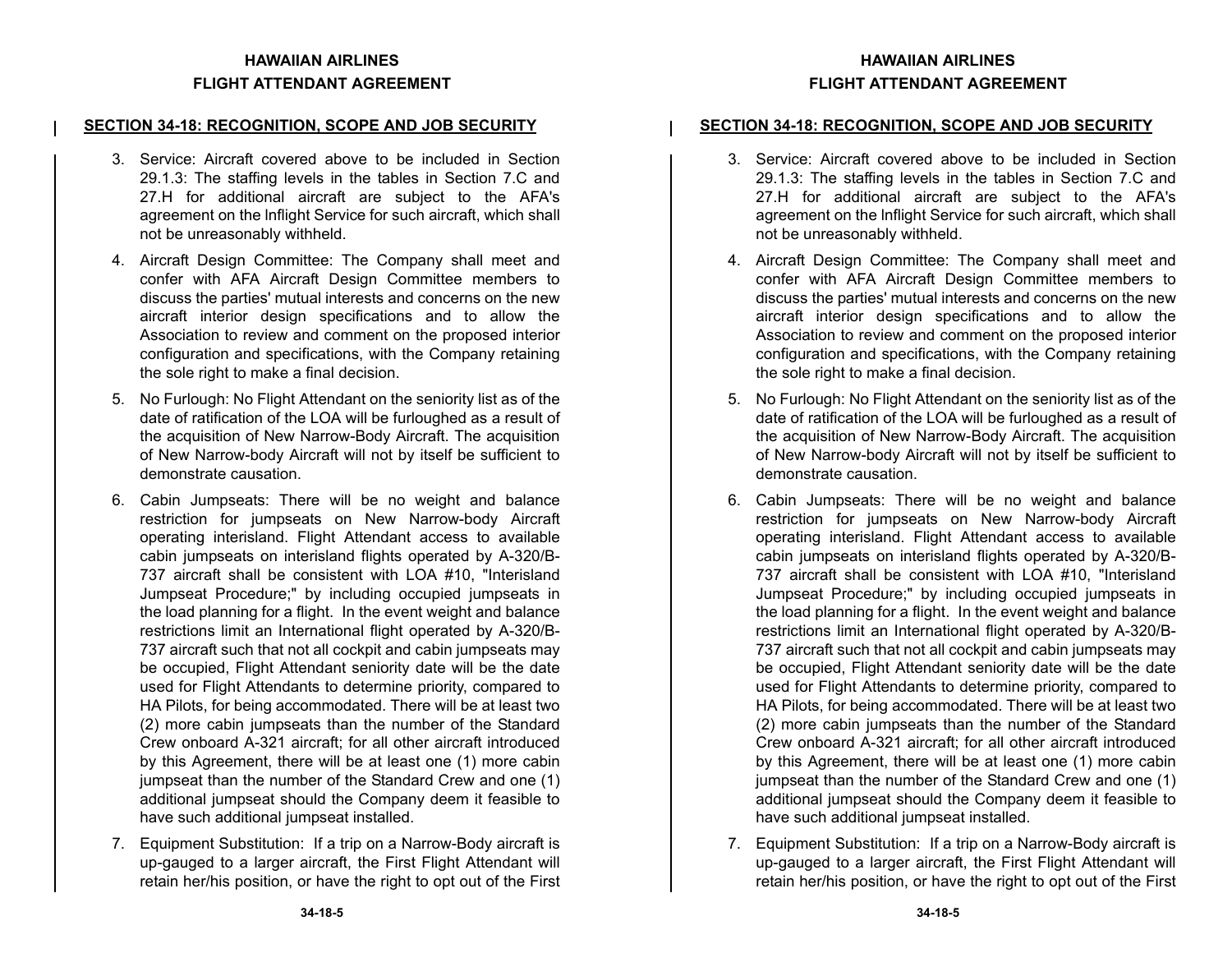### **SECTION 34-18: RECOGNITION, SCOPE AND JOB SECURITY**

Flight Attendant position with no premium pay protection. The Flight Attendant may be required to fly as First Flight Attendant only by virtue of her/his seniority.

8. Section 27.AE of the Agreement shall be amended to read:

## **AE. SEPARATE OPERATIONS (Interisland and International)**

As long as the Company performs Interisland and International revenue flying, the Company shall maintain two separate operations [Interisland (flights within the Hawaiian Islands) and International (flights to and from destinations outside of the Hawaiian Islands)] and they shall be operated separately, except that International Flight Attendants may be used Interisland on a limited basis for repositioning segments in accordance with Section 2.AK., Section 7.AA and Section 7.AB. The work rules contained in this Agreement shall apply to both operations unless the language references a specific operation, in which case, that provision shall apply only to the indicated operation.

9. Section D.4. of the Bonus Compensation Provision LOA contained in Section 34-9 of the CBA, shall be amended to read as follows:

Participation in the Profit Bonus Program and the Incentive Compensation Program shall start as of January 1, 2012.

10. Reimbursement of Negotiating Expense: The Company shall reimburse the Association for all expenses, including flight pay loss, incurred for the negotiation and membership ratification of this LOA. Such reimbursement will be madewithin sixty (60) days of receipt of the expenses from the Association, notwithstanding the duration provisions of the agreement.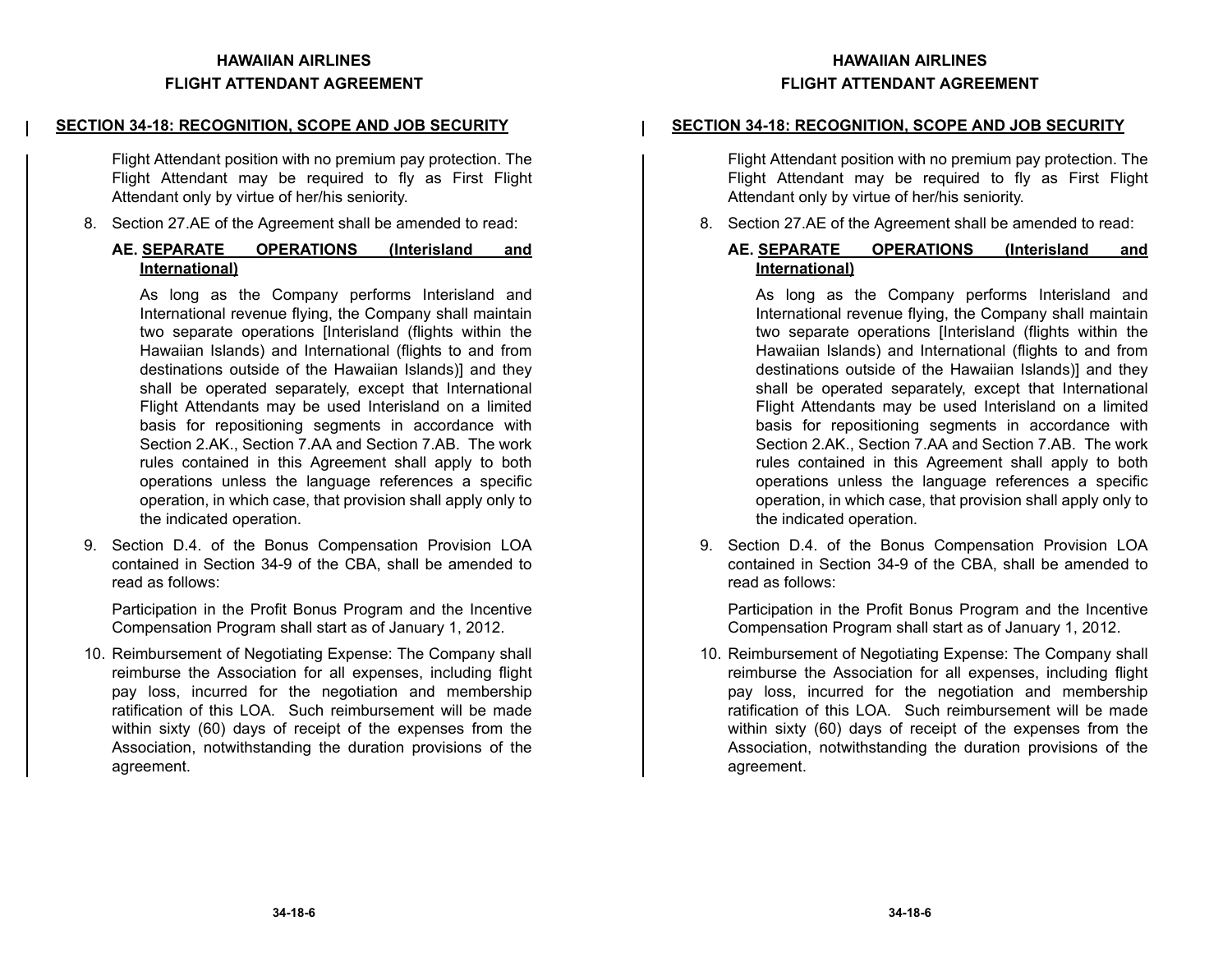## **SECTION 34-18: RECOGNITION, SCOPE AND JOB SECURITY**

IN WITNESS THEREOF, the undersigned parties adopt and execute this letter of agreement as of this  $\mathcal{T}^{\bullet\bullet}$  day of  $\mathcal{L}^{\bullet}$  and  $\mathcal{M}$  , 2013.

For: The Association of Flight Attendants-CWA.

de c Veda Shook

**International President** Association of Flight Attendants

Л0л

Sharon Soper **MEC President** 

Diana Huihui Negotiating Committee Chairperson

Scott Akau

**Negotiating Committee** 

Ka'imi Lee

**Negotiating Committee** 

∜ay-Tr⊮mble

Senior Staff Attorney/Negotiator

For Hawaiian Airlines, Inc.

Charlie Nardello Senior Vice President, Operations

Karen Berry*l* 

Vice President Laborand Employee Relations